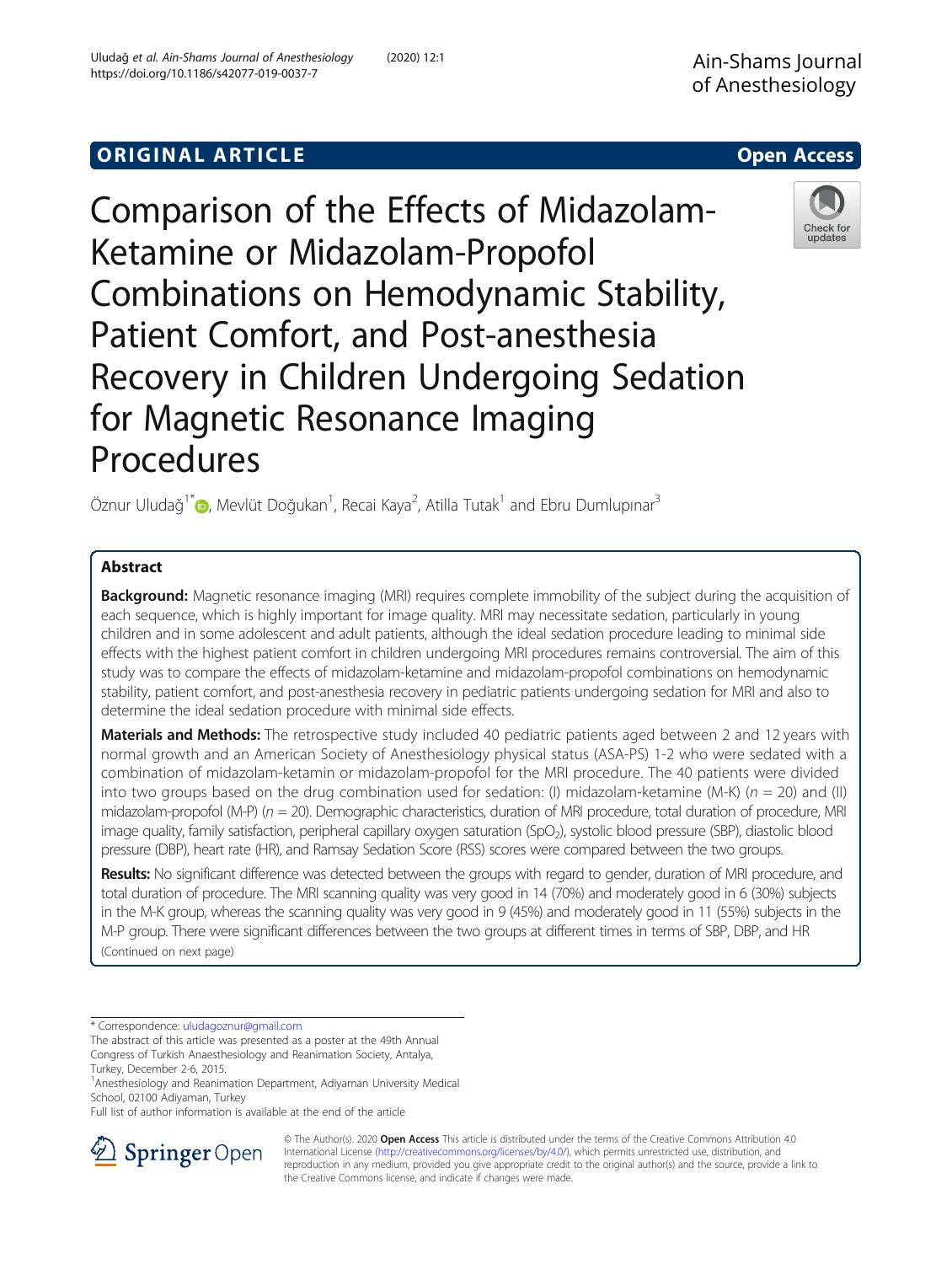values. No complication was observed in any patient and no patient required additional sedation throughout the procedure. Conclusion: The midazolam-ketamine combination provided better hemodynamic stability than the midazolam-propofol combination, although the two combinations were similar with regard to patient comfort and post-anesthesia recovery.

Keywords: Midazolam, Ketamine, Propofol, Magnetic resonance imaging, Pediatric patient, Daily anesthesia

## Background

Magnetic resonance imaging (MRI) is a non-invasive procedure commonly used for diagnostic purposes. MRI provides a significant advantage over other imaging techniques as it does not involve exposure to ionizing radiation. Moreover, MRI provides extensive information about anatomic structures and has an important place in the diagnosis of numerous diseases. MRI requires complete immobility of the subject during the acquisition of each sequence. Moreover, it may necessitate sedation, particularly in young children and in some adolescent and adult patients, as it is a semienclosed environment and has a long duration of operation and a high ambient noise level of up to 95 decibels (Kang et al. [2017](#page-5-0)). MRI scans usually take about 30-60 min depending on the part of the body being imaged (Schulte-Uentrop and Matthias [2010\)](#page-6-0). Most of the children requiring an MRI scan have neurological symptoms such as epilepsy and mental retardation. On the other hand, although disabled children do not require higher doses of sedation compared to nondisabled children, they have a three-time higher risk of hypoxia under sedation (Schulte-Uentrop and Matthias [2010\)](#page-6-0). These notions are of paramount importance for the patients undergoing sedation for MRI. In addition, the ultimate objective in the sedation undertaken in patients undergoing MRI procedures should be to ensure maximum patient safety, successful screening, and excellent image quality throughout the procedure.

The type of anesthesia administered in patients undergoing MRI is called daily anesthesia. Thanks to daily anesthesia, the patient can be sent home without requiring overnight hospitalization (Selçuk et al. [2013\)](#page-6-0). The agents used for the induction of daily anesthesia are aimed to provide rapid sleep onset, maintenance of vital functions, and quick recovery from anesthesia. These agents do not cause any side effects such as nausea, vomiting, and dizziness and also require no premedication. Accordingly, daily anesthesia aims to maintain hemodynamic stability without harming the physiology and metabolism of the subject and also provides a safe and quick recovery from anesthesia, thus promoting patient comfort.

Ketamine causes dissociative anesthesia characterized by amnesia and analgesia. However, despite its wide confidence intervals, ketamine has several side effects such as hallucinogenic effects, stridor, and laryngospasm. To reduce these side effects, ketamine is often used in combination with benzodiazepines (McCarty et al. [2000](#page-5-0); Howes [2004](#page-5-0)). Propofol is a short-acting hypnotic agent with no analgesic properties. Propofol can be administered at a bolus dose of 1-3 mg/kg and is often preferred for painless interventions due to its short recovery time. However, it may lead to hemodynamic and respiratory side effects such as apnea, myoclonus, decreased blood pressure, and thrombophlebitis depending on the dosage (Smith et al. [1994](#page-6-0); Kessler et al. [1996\)](#page-5-0). At high doses, it may also lead to hypotension and respiratory depression. The use of propofol in combination with other sedatives provides a synergistic effect and allows the use of lower doses. Midazolam is a short-acting hypnotic-sedative benzodiazepine with anxiolytic, anticonvulsant, hypnotic, and amnesic properties. Midazolam is highly advantageous due to its fast onset of action (1-2 min when administered intravenously) and its short recovery period (30-60 min). Midazolam is also administered to prevent the side effects of ketamine and to provide a synergistic effect by allowing the effective use of propofol at low doses (Kang et al. [2017](#page-5-0)).

In this study, we compared the effects of midazolamketamine and midazolam-propofol combinations on hemodynamic stability, patient comfort, and post-anesthesia recovery in pediatric patients undergoing sedation for MRI. The second aim was to determine the ideal sedation procedure with minimal side effects.

## Materials and Methods

### Patient Population

The retrospective study included 40 pediatric patients aged between 2 and 12 years with normal growth and an American Society of Anesthesiology physical status (ASA-PS) 1-2 who were sedated with a combination of midazolam-ketamin or midazolam-propofol for the MRI procedure. Patients that received sedatives other than midazolam-ketamine and midazolam-propofol combinations and patients detected with significant abnormalities based on clinical examination, electrocardiogram (ECG), or laboratory parameters were excluded from the study. The sample size of the patient group was determined based on the sample sizes used in similar studies (Selçuk et al. [2013\)](#page-6-0). To attain a 95% confidence interval, a minimum sample size of 20 subjects was required for each group. Accordingly, a total of 40 consecutive patients who met the inclusion criteria were included in the study. The 40 patients were divided into two groups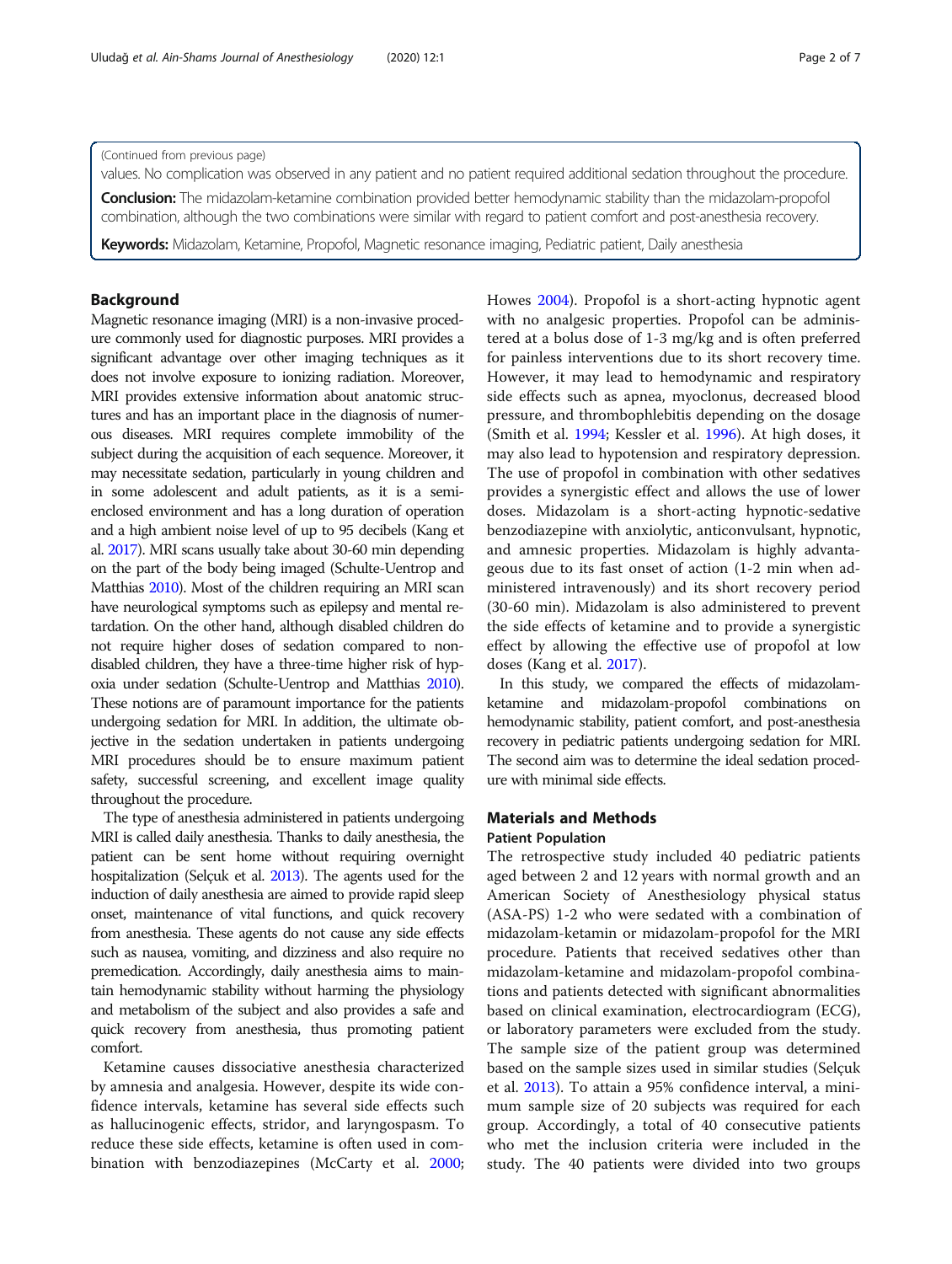based on the drug combination used for sedation: (I) midazolam-ketamine  $(M-K)$   $(n = 20)$  and  $(II)$ midazolam-propofol (M-P)  $(n = 20)$ .

### Diagnostic Imaging

Magnetic resonance imaging (MRI) was performed using a 1.5T MRI scanner (Philips Achieva, Netherlands) according to standard protocols. All the images were evaluated by a single radiologist. Subjective quality of the scans was evaluated using a three-grade scale:  $1 = \text{very}$ good (perfect scanning), 2 = moderate (scan completed), 3 = poor (scan uncompleted).

### Drug Administration

Sedation was performed by the same anesthesia team in each patient. Before transferring to the MRI room, a venous cannula (B. Braun, Melsungen, Germany) was inserted in a suitable forearm vein. The M-K group received 1.5 mg/kg ketamine (Ketalar, 50 mg/ml, 10 ml; Pfizer, Sandwich, UK) and 0.1 mg/kg midazolam (Dormicum, 1 mg/ml, 5 ml; Deva Holding, Istanbul, Turkey) and the M-P group received 1 mg/kg propofol (Propofol-Lipuro, 10 mg/ml, 20 ml; B. Braun, Melsungen, Germany) and 0.1 mg/kg midazolam (Dormicum, 1 mg/ ml, 5 ml; Deva Holding, Istanbul, Turkey) intravenously. Patients were placed in supine position with a roller under their shoulders. Continuous monitoring of vital signs including peripheral capillary oxygen saturation  $(SpO<sub>2</sub>)$ , systolic blood pressure (SBP), diastolic blood pressure (DBP), and heart rate (HR) was performed with an MRI-compatible anesthesia monitor. Throughout sedation, oxygen was delivered at 2 L/min with a face mask and continuous end-tidal carbon dioxide monitoring was performed. As the sedation protocols involve risks of respiratory complications when performed with spontaneous breathing, the equipment necessary for emergency resuscitation such as laryngeal mask, endotracheal tubes, masks, airway, pediatric laryngoscope set, sedatives and general anesthesia drugs, and aspirator devices were made available in the MRI room.

## Procedures

Demographical findings, total duration of procedure (including anesthesia and imaging), duration of MRI procedure, MRI scanning quality, family satisfaction (Table 1), and Ramsay Sedation Score (RSS) (Table 2) were recorded for each patient.  $SpO<sub>2</sub>$ , SBP, DBP, and HR were recorded every 5 min. The beginning and end of each procedure were recorded after providing appropriate sedation. After the procedure, the patients were transferred to the post-anesthesia care unit (PACU) and were continuously monitored for nausea and vomiting, agitation, pulse rate, and respiratory status until discharge to the ward. Post-anesthesia recovery was measured using the Aldrete Scoring System which rates

| <b>Table 1</b> Family satisfaction (3-point rating) |  |
|-----------------------------------------------------|--|
| 1: Very satisfied                                   |  |
| 2: Moderately satisfied                             |  |
| 3: Not satisfied                                    |  |

sedation on a 0-10 scale according to the patient's activity, oxygen saturation, consciousness, respiration, and circulation.

## Patient Data

Patient data were retrieved from the hospital database and the anesthesia reports of the patients.

### Statistical Analysis

All data were analyzed using SPSS 17.0 for Windows (Statistical Package for Social Sciences, SPSS Inc., Chicago, IL, United States). Continuous data were expressed as mean ± standard deviation (SD) and categorical data were expressed as percentages. Continuous variables were compared using Mann-Whitney U test and categorical variables were compared using chi-square test. A  $p$  value of <0.05 was considered significant.

### Results

The M-K group included 10 (50%) men and 10 (50%) women and the M-P group included 13 (65%) men and 7 (35%) women. The two groups were similar in terms of age, body weight, height, duration of MRI procedure, total duration of procedure, ASA status, MRI scanning quality, family satisfaction, and RSS scores ( $p > 0.05$ ). In terms of family satisfaction, 14 (70%) patients in the M-K group and 9 (45%) patients in the M-P group were revealed to be very satisfied. Moreover, the patients in the M-K group were clinically more comfortable compared to the patients in the M-P group, although no significant difference was established. RRS scores were used to determine the sedation levels of the patients. Accordingly, the RSS scores measured during MRI ranged between 1 and 5 in the M-K Group and between 2 and 4 in the M-P group (Table [3\)](#page-3-0). Mean Aldrete score was  $9.59 \pm 0.68$ (range, 7-10) in the M-K group and  $9.63 \pm 0.60$  (range,

**Table 2** Ramsay Sedation Scale (RSS)

|       | The Ramsay Sedation Scale                                    |  |
|-------|--------------------------------------------------------------|--|
| Point | Clinic                                                       |  |
|       | Awake, not comfortable and/or crying                         |  |
|       | Awake, calm, watching the surroundings                       |  |
| 3     | Sleepy but responds to verbal stimuli                        |  |
|       | Sleepy but responds immediately to glabellar tactile stimuli |  |
| 5     | Sleepy but responds slowly to glabellar tactile stimuli      |  |
| 6     | Not responding to stimuli                                    |  |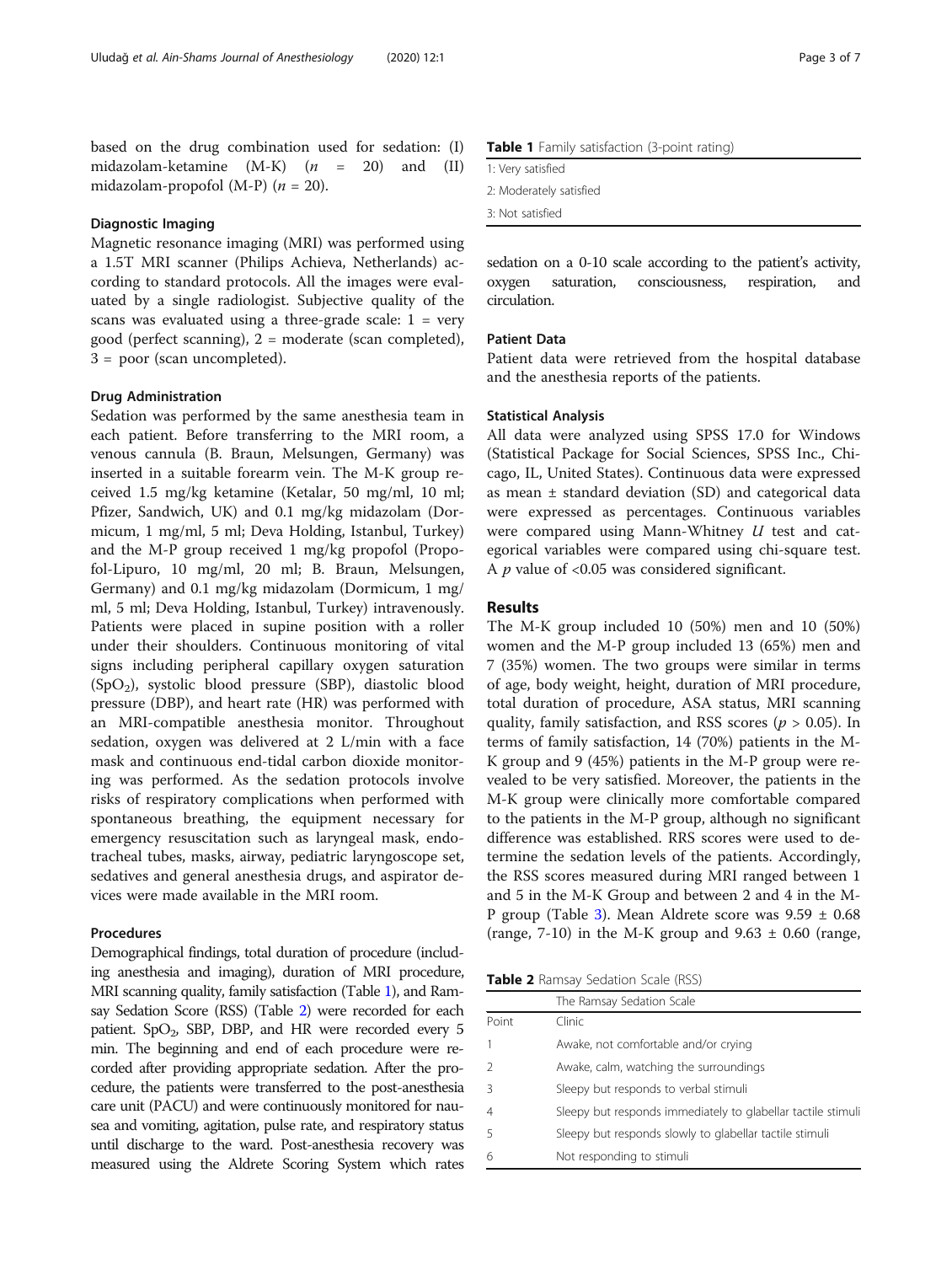|                             |                                            | Midazolam-Ketamine | Midazolam-Propofol | $\overline{p}$ |
|-----------------------------|--------------------------------------------|--------------------|--------------------|----------------|
| Sex                         | Male $(n)$                                 | 10 (50%)           | 13 (65%)           | 0.337          |
|                             | Female $(n)$                               | 10 (50%)           | 7 (35%)            |                |
| Age (mean $\pm$ SD) (years) |                                            | $3.1 \pm 1.68$     | $4.75 \pm 3.55$    | 0.068          |
|                             | MR procedure time (mean $\pm$ SD) (min)    | $17.5 \pm 11.41$   | $13.75 \pm 2.75$   | 0.161          |
|                             | Total procedure time (mean $\pm$ SD) (min) | $22.15 \pm 11.66$  | $19.5 \pm 3.59$    | 0.338          |
| Weight (mean $\pm$ SD) (kg) |                                            | $13.8 \pm 4.13$    | $17.9 \pm 8.38$    | 0.057          |
| ASA(n)                      |                                            | 1:13               | 1:14               | 0.25           |
|                             |                                            | II:7               | II:6               |                |
| MRI scanning quality $(n)$  |                                            | 1:14 (70%)         | 1:9(45%)           | 0.114          |
|                             |                                            | 2:6(30%)           | 2:11(55%)          |                |
|                             |                                            | 3:0                | 3:0                |                |
| Family Satisfaction (n)     |                                            | 1:14 (70%)         | 1:9(45%)           | 0.114          |
|                             |                                            | $2:6(30\%)$        | 2:11(55%)          |                |
|                             |                                            | 3:0                | 3:0                |                |
| RSS (min-max)               |                                            | $1 - 5$            | $2 - 4$            | 0.826          |

#### <span id="page-3-0"></span>Table 3 Demographic and clinical characteristics

ASA American Society of Anesthesiologists physical status classification, RSS Ramsay Sedation Score, MRI magnetic resonance imaging, n Number of patients

7-10) in the M-P group. Mean duration of PACU stay was 18.12 min in the M-K group and 18.86 min in the M-P group. No significant difference were observed between the two groups with regard to consciousness ( $p >$ 0.05). Patients with an Aldrete score of 9 and over were transferred to the ward. No complication was observed in any patient throughout the procedure.

The SBP values recorded at min 1, 5, and 10 after sedation were similar in both groups ( $p > 0.05$ ). However, the SBP values recorded at min 15, 20, 25, and 30 were significantly lower in the M-P group compared to the M-K group ( $p < 0.05$ ) (Table 4). Similarly, the DBP values recorded at min 1, 5, 10, 15, 20, and 25 after sedation were similar in both groups ( $p > 0.05$ ). Nevertheless, the DBP value recorded at min 30 was significantly lower in the M-P group compared to the M-K group ( $p < 0.05$  $p < 0.05$ ) (Table 5). On the other hand, no significant difference was found between the groups in terms of oxygen saturation after sedation ( $p > 0.05$ ) (Table [6\)](#page-4-0). Similarly, no significant

|  |  |  | Table 4 Systolic blood pressure values |  |
|--|--|--|----------------------------------------|--|
|--|--|--|----------------------------------------|--|

|        | Midazolam-Ketamine | Midazolam-Propofol | р     |
|--------|--------------------|--------------------|-------|
| Min 1  | $113.95 \pm 6.7$   | $114.15 \pm 7.82$  | 0.931 |
| Min 5  | $114.05 \pm 5.7$   | $111.15 \pm 7.63$  | 0.213 |
| Min 10 | $113 \pm 5.43$     | $109.45 + 9.8$     | 0.165 |
| Min 15 | $115.6 + 11.14$    | $106.95 + 8.98$    | 0.01  |
| Min 20 | $113.65 + 4.61$    | $105.35 + 8.64$    | 0.001 |
| Min 25 | $114.4 + 4.79$     | $105.35 + 9.03$    | 0.000 |
| Min 30 | $114.6 + 5.08$     | $104.75 + 9.64$    | 0.000 |

SBP systolic arterial pressure, SD standard deviation

Values are given as mean  $\pm$  standart deviation (SD)

difference was found between the two groups with regard to HR values after sedation ( $p > 0.05$ ) (Table [7\)](#page-4-0). No complication was observed in any patient after sedation. With the dose scheme we used, the drugs produced adequate sedation throughout the MRI procedure and no patient needed additional sedation throughout the procedure. Moreover, no antidote was administered in any patient during the recovery period and no complications such as cardiac arrest, apnea, laryngospasm, vomiting, cough, tachycardia, and increased oral secretions were observed in any patient throughout the procedure. As the procedure was completed with no complications, the procedure was considered successful.

## **Discussion**

Sedation is frequently required in outside the operating room interventions. The MRI procedure is one of the most difficult procedures in anesthetic practice, mainly because the procedure requires the use of MRIcompatible equipment such as peripheral pulse oximetry, ECG device, non-invasive blood pressure monitoring device, end-tidal  $CO<sub>2</sub>$  monitor, aspirator, defibrillator, and anesthesia machine. Throughout the imaging process, the subject is required to remain immobile to ensure good image quality (Özdamar et al. [2010](#page-6-0)). To achieve this, some subjects require an adequate level sedation, particularly children. The primary characteristics of an effective sedative drug include an adequate sedation depth and minimal side effects (Frankville et al. [1993](#page-5-0)). Common sedative agents used for the MRI procedure include thiopental, propofol, ketamine, midazolam, etomidate, and fentanyl (Starkey and Sammons [2011\)](#page-6-0). Of these, midazolam is the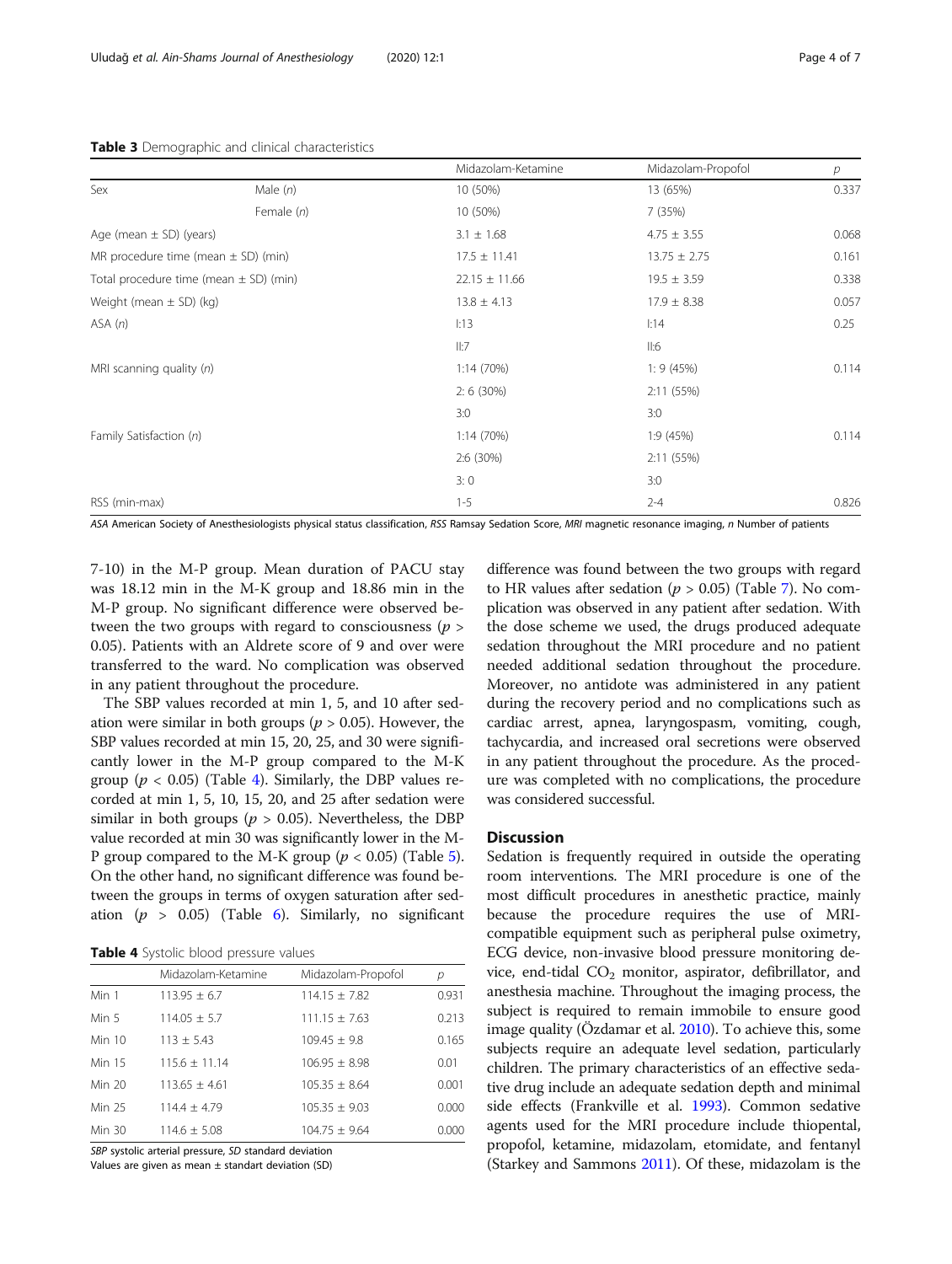<span id="page-4-0"></span>Table 5 Diastolic blood pressure values

|        | Midazolam-Ketamine | Midazolam-Propofol | р     |
|--------|--------------------|--------------------|-------|
| Min 1  | $72.45 + 7.05$     | $72.15 + 7.09$     | 0.894 |
| Min 5  | $70.85 + 8.02$     | $66.5 + 7.7$       | 0.089 |
| Min 10 | $69.55 + 6.99$     | $64.75 + 8.5$      | 0.059 |
| Min 15 | $68.9 + 8.05$      | $63.55 \pm 7.5$    | 0.036 |
| Min 20 | $69.1 + 8.18$      | $62.4 + 7.61$      | 0.011 |
| Min 25 | $68.85 + 8.27$     | $62.85 + 7.83$     | 0.024 |
| Min 30 | $70.25 + 7.18$     | $62.3 + 7.09$      | 0.001 |

DBP diastolic blood pressure, SD standard deviation

Values are expressed as mean ± SD

most commonly used agent in preschool children and has been shown to have hypnotic, sedative, amnesic, anticonvulsant, anxiolytic, and respiratory depression effects (Akçay et al. [2018](#page-5-0)). Accordingly, the present study aimed to compare the effects of midazolam-ketamine and midazolam-propofol combinations on anesthesia quality, patient comfort, and post-anesthesia recovery in children undergoing sedation for MRI. Although there are studies comparing the midazolam-ketamine combination with different agents in the literature, to our knowledge, there has been no comparative study evaluating the midazolampropofol combination in patients undergoing sedation for MRI. Acworth et al. and Dachs et al. suggested that the addition of midazolam to ketamine reduces the adverse effects of ketamine such as unpleasant dreams and hallucinations (Acworth et al. [2001](#page-5-0); Dachs and Innes [1997](#page-5-0)). Therefore, we used ketamine in combination with midazolam to reduce the side effects of ketamine. Moreover, both studies also suggested that the use of propofol in MRI procedures leads to a number of side effects including reduced blood pressure and HR, apnea, and hypoventilation. Accordingly, we reduced the dose of propofol in the M-P group.

Özdamar et al. compared the use of propofol and ketamine at a dose of 1.5 mg/kg in MRI procedures. The authors indicated that the propofol group showed deeper sedation and faster awakening while the ketamine group had less cardiovascular and respiratory side effects (Özdamar et al. [2010](#page-6-0)). Moreover, Maneglia et al. showed

Table 6 SPO<sub>2</sub> values

|        | Midazolam-Ketamine | Midazolam-Propofol | р     |
|--------|--------------------|--------------------|-------|
| Min 1  | $98.75 + 1.48$     | $98.85 + 1.78$     | 0.848 |
| Min 5  | $98.8 + 1.57$      | $99.05 + 1.23$     | 0.58  |
| Min 10 | $98.8 + 1.23$      | $99.3 + 1.03$      | 0.174 |
| Min 15 | $99.25 + 1.01$     | $99.4 + 1.14$      | 0.664 |
| Min 20 | $99.4 + 0.94$      | $99.55 + 0.75$     | 0.582 |
| Min 25 | $99.5 + 0.94$      | $99.75 + 0.55$     | 0.313 |
| Min 30 | $99.5 + 1.00$      | $99.85 + 0.36$     | 0.15  |
|        |                    |                    |       |

Values are expressed as mean ± SD

Table 7 Heart rate (HR) values

|          | Midazolam-Ketamine | Midazolam-Propofol | р     |
|----------|--------------------|--------------------|-------|
| Min 1    | $119.1 + 16.23$    | $115.6 + 21.87$    | 0.569 |
| Min 5    | $121 + 15.32$      | $114 + 21.10$      | 0.237 |
| Min $10$ | $120.8 + 15.27$    | $112.65 + 20.28$   | 0.157 |
| Min 15   | $117.75 + 15.17$   | $111.3 + 20.09$    | 0.259 |
| Min 20   | $117.9 \pm 13.89$  | $106 + 20.5$       | 0.142 |
| Min 25   | $117.65 \pm 12.3$  | $106.95 + 19.48$   | 0.045 |
| Min 30   | $117.95 \pm 12.69$ | $106.2 + 18.9$     | 0.027 |

Values are expressed as mean ± SD

that systemic vascular resistance and cardiac index increased with positive inotropic and chronotropic effects of ketamine (Maneglia and Cuosin [1988\)](#page-5-0). However, propofol has been reported to reduce SBP, DBP, cardiac output, and myocardial oxygen delivery (Dachs and Innes [1997\)](#page-5-0). Godambe et al. administered 1 mg/kg iv propofol in their patients and reported that propofol, due to its short duration of effect and rapid recovery, can be recommended for sedation compared to ketamine of 1-2 mg/kg iv despite its side effects such as respiratory depression and airway obstruction (Godambe et al. [2003\)](#page-5-0). Another study compared the use of propofol and the midazolam-propofol combination and reported that the midazolam-propofol combination provided drug synergy and deeper and longer sedation. Additionally, the combination also improved patient satisfaction although it resulted in prolonged recovery time (Kang et al. [2017\)](#page-5-0). A previous study compared the use of midazolam and propofol in children undergoing sedation for MRI. The authors found a significant decrease in DBP values in patients receiving propofol and proposed that propofol is more effective than midazolam and provides an appropriate level of sedation relatively faster (Sebe et al. [2014](#page-6-0)). Another study showed that a bolus dose of ketamine and propofol (1 mg/kg each) and propofol infusion of 50 mcg/kg/min were equally effective in terms of respiratory stability and imaging quality. The authors also noted that the administration of single-dose ketamine reduced propofol requirements and provided significantly faster recovery without increasing the incidence of anesthetic complications (Sethi et al. [2014](#page-6-0)). In another study, Bloomfield et al. reported that 97% of the patients that received propofol woke up in 1-18 min after the induction of sedation (Bloomfield et al. [1993](#page-5-0)), which was similar to that of our study. Chou et al. reported that a single dose of propofol provided appropriate sedation in children undergoing MRI procedures lasting less than 30 min (Cho et al. [2010](#page-5-0)). Similarly, in our study, a single dose was also sufficient for all the subjects.

Our results indicated no significant difference between the two groups with regard to gender, duration of MRI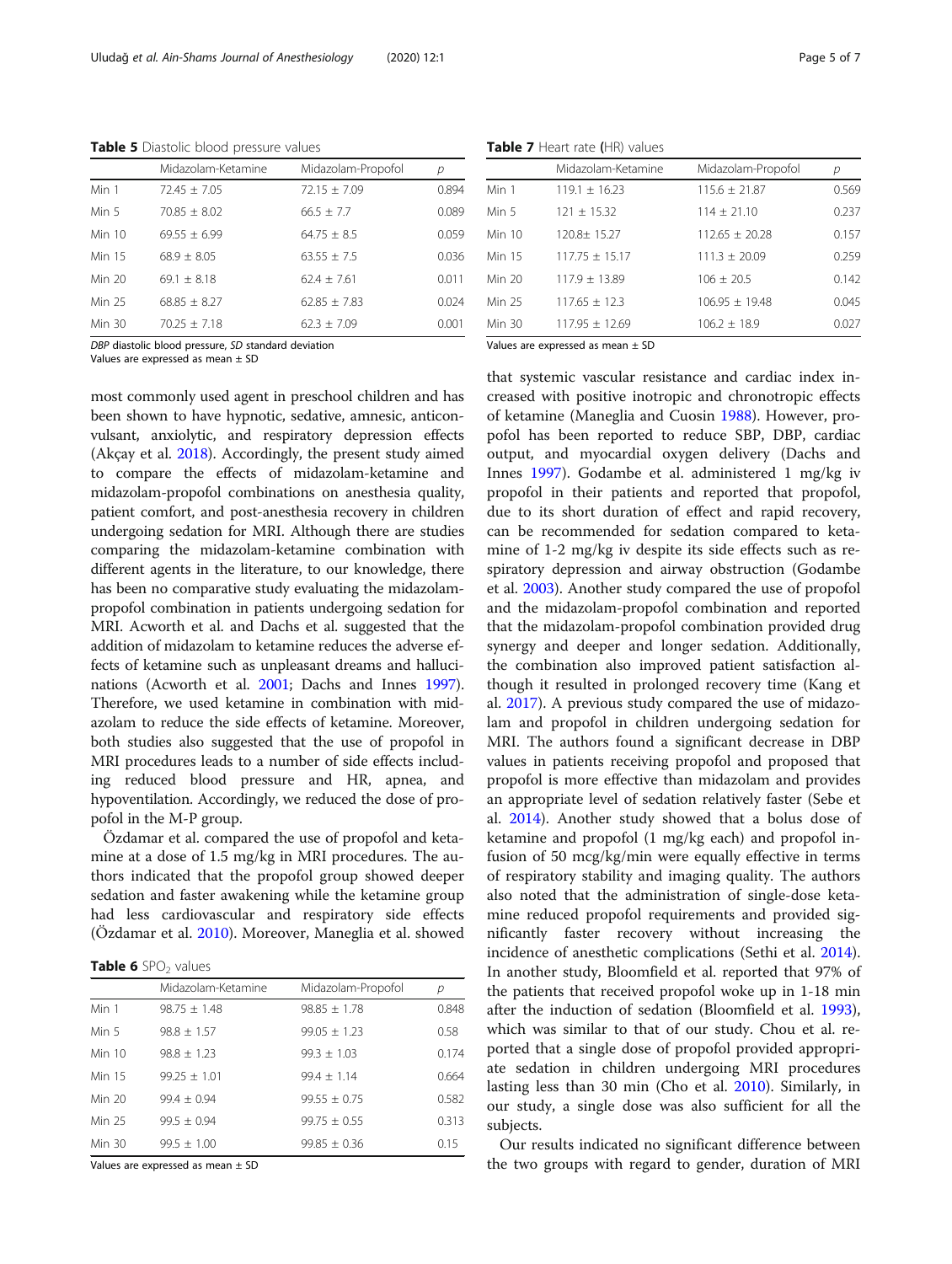<span id="page-5-0"></span>procedure, and total duration of procedure. The MRI scanning quality was very good in 14 (70%) and moderately good in 6 (30%) subjects in the M-K group, whereas the scanning quality was very good in 9 (45%) and moderately good in 11 (55%) subjects in the M-P group. The MRI scanning procedure was completed uneventfully in both groups. In terms of SBP, DBP, and HR values, there were significant differences between the two groups at different times, and in the M-P group, these parameters decreased at all times compared to their baseline values. On the other hand, no significant difference was found between the groups with regard to SpO<sub>2</sub> values ( $p = 0.826$ ). Moreover, no significant side effect was observed and no patient required additional sedation throughout the procedure in both groups. The groups were also similar with regard to family satisfaction and RSS scores ( $p > 0.05$ ).

Our study was limited in several ways. First, it was a single-center study with a relatively small sample size. Secondly, despite achieving adequate sedation in both groups, the drugs were used only for the MRI procedure. Meaningfully, the dosages used in the study may be inadequate in interventional procedures. Finally, patients with an ASA status III or higher were excluded from the study, mainly because there is need for further studies for administering safe sedation in these patients.

## Conclusions

Our study showed that the ketamine-midazolam and propofol-midazolam combinations provided effective sedation in children undergoing sedation for MRI. However, the ketamine-midazolam combination provided better hemodynamic stability than the midazolam-propofol combination. The wide margin of safety in ketamine and its cardiopulmonary repressive properties, as well as the absence of its anxiolytic and analgesic effects in children, make the ketamine-midazolam combination an ideal drug combination in this patient group. However, the results revealed no significant difference between the two groups in terms of patient comfort, post-anesthesia recovery, MRI scanning quality, and family satisfaction. Overall, it appears that both ketamine-midazolam and propofolmidazolam combinations meet the demands of safety and have the advantage of simplicity, rapid induction, and fast recovery; therefore, both of them can be safely used for daily anesthesia.

#### Abbreviations

ASA: American Society of Anesthesiologists; DBP: Diastolic blood pressure; HR: Heart rate; max: Maximum; min: Minimum; MRI: Magnetic resonance imaging; n: Number of patients; RSS: Ramsay sedation scores; SBP: Systolic blood pressure; SD: Standard deviation; SPO2: Oxygen saturation; SPSS: Statistical Package for Social Sciences

#### Acknowledgements

None

#### Authors' contributions

ÖU, MD, RK, AT, and ED analyzed and interpreted the patient data. ÖU, performed data collection and tabulation. All authors shared the writing and revision of the manuscript. All authors read and approved the final manuscript.

## Funding

None

## Availability of data and materials

The datasets used and/or analyzed during the current study are available from the corresponding author on reasonable request.

#### Ethics approval and consent to participate

The study protocol was approved by Adiyaman University Medical School Ethics Board (approval no:29.01.2015, 57831858/3), and the study was conducted in accordance with the Helsinki declaration. A written informed consent from the participants was given by their parents before the study.

## Consent for publication

Not applicable.

#### Competing interests

The authors declare that they have no competing interests.

#### Author details

1 Anesthesiology and Reanimation Department, Adiyaman University Medical School, 02100 Adiyaman, Turkey. <sup>2</sup>Private Hospital, Osmaniye, Turkey.<br><sup>3</sup>Biostatistics and Medical Informatics Department, Adiyaman Univers <sup>3</sup> Biostatistics and Medical Informatics Department, Adiyaman University Medical School, Adiyaman, Turkey.

### Received: 21 January 2019 Accepted: 9 September 2019 Published online: 29 January 2020

#### References

- Acworth JP, Purdie D, Clark RC (2001) Intravenous ketamine plus midazolam is superior to intranasal midazolam for emergency peadiatric procedural sedation. Emerg Med J 18:39–45
- Akçay ME, Kılıç ET, Akdemir MS (2018) The Comparison of the Efficacy and Safety of Midazolam, Ketamine, and Midazolam Combined with Ketamine Administered Nasally for Premedication in Children. Anesth Essays Res 12: 489–494
- Bloomfield EL, Masaryk TJ, Caplin A, Obuchowski NA, Schubert A, Hayden EZY, Ruggieri PM, Goske MJ, Ross JS (1993) Intravenous sedation for MR imaging of the brain and spine in children: Pentobarbital versus propofol. Radiology 186:93–97
- Cho JE, Kim WO, Chang DJ, Choi EM, Oh SY, Kil HK (2010) Titrated propofol induction vs. continuous infusion in children undergoing magnetic resonance imaging. Acta Anaesthesiol Scand 54:453–457
- Dachs RJ, Innes GM (1997) Intravenous ketamine sedation of pediatric patients in the emergency department. Ann Emerg Med 29:146–150
- Frankville DD, Spear RM, Dyck JB (1993) The dose of propofol required to prevent children from moving during magnetic resonance imaging. Anesthesiology 79:953–958
- Godambe SA, Elliot V, Matheny D et al (2003) Comparison of propofol/fentanyl versus ketamine/midazolam for brief orthopedic procedural sedation in a pediatric emergency department. Pediatrics 112:116–123
- Howes MC (2004) Ketamine for paediatric sedation/analgesia in the emergency department. Emerg Med J 21:275–280
- Kang R, Shin YH, Gil NS et al (2017) A comparison of the use of propofol alone and propofol with midazolam for pediatric magnetic resonance imaging sedation a retrospective cohort study. BMC Anesthesiol 17:138
- Kessler P, Alemdag Y, Hill M et al (1996) Intravenous sedation of spontaneously breathing infants and small children before magnetic resonance tomography. A comparison of propofol and methohexital. Anaesthesist 45: 1158–1166
- Maneglia R, Cuosin MT (1988) Comparison between propofol and ketamin for anaesthesia in elderly haemodynamic effects during induction and maitenance. Anaesthesia 43:109–114
- McCarty EC, Mencio GA, Walker LA et al (2000) Ketamine sedation for the reduction of children's fractures in the emergency department. J Bone J Surg 7:912–918